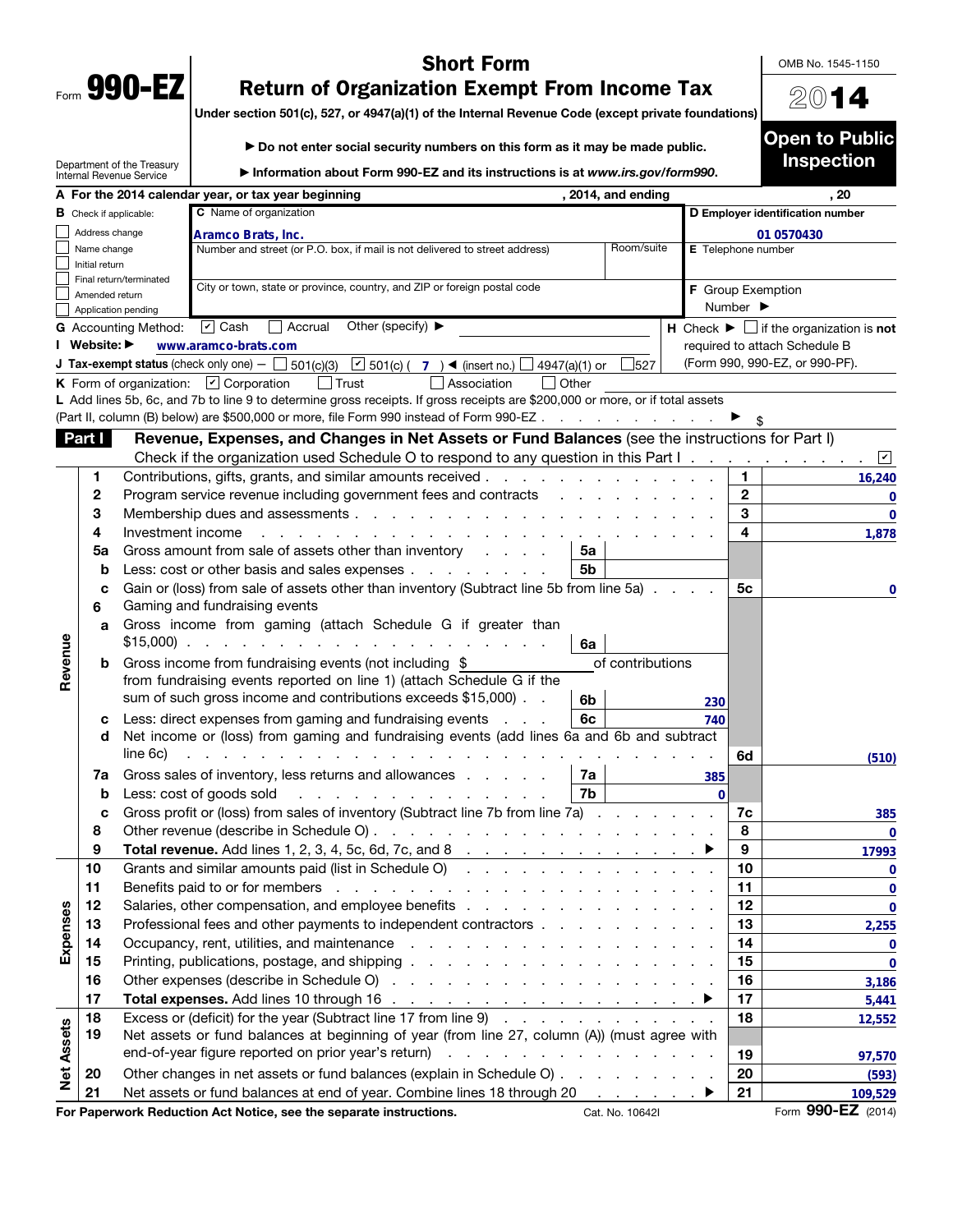|     | Form 990-EZ (2014)                                                                                                                                                                 |                                                      |                                       |                                                                         |         | Page 2                                               |
|-----|------------------------------------------------------------------------------------------------------------------------------------------------------------------------------------|------------------------------------------------------|---------------------------------------|-------------------------------------------------------------------------|---------|------------------------------------------------------|
|     | <b>Balance Sheets</b> (see the instructions for Part II)<br>Part II                                                                                                                |                                                      |                                       |                                                                         |         |                                                      |
|     | Check if the organization used Schedule O to respond to any question in this Part II                                                                                               |                                                      |                                       |                                                                         |         |                                                      |
|     |                                                                                                                                                                                    |                                                      |                                       | (A) Beginning of year                                                   |         | (B) End of year                                      |
| 22  | Cash, savings, and investments                                                                                                                                                     |                                                      |                                       | 97,570 22                                                               |         | 109,529                                              |
| 23  | Land and buildings $\ldots$ $\ldots$ $\ldots$ $\ldots$                                                                                                                             |                                                      |                                       |                                                                         | $0$  23 | 0                                                    |
| 24  | Other assets (describe in Schedule O)                                                                                                                                              |                                                      |                                       |                                                                         | 0 24    | $\mathbf 0$                                          |
| 25  | Total assets                                                                                                                                                                       |                                                      |                                       | 97,570 25                                                               |         | 109,529                                              |
| 26  | Total liabilities (describe in Schedule O)                                                                                                                                         |                                                      |                                       | $\mathbf{0}$                                                            | 26      | 0                                                    |
| 27  | <b>Net assets or fund balances</b> (line 27 of column (B) must agree with line 21)                                                                                                 |                                                      |                                       | 97,570 27                                                               |         | 109,529                                              |
|     | Part III<br>Statement of Program Service Accomplishments (see the instructions for Part III)                                                                                       |                                                      |                                       |                                                                         |         |                                                      |
|     | Check if the organization used Schedule O to respond to any question in this Part III                                                                                              |                                                      |                                       |                                                                         |         | <b>Expenses</b>                                      |
|     | What is the organization's primary exempt purpose?                                                                                                                                 | promote contact/fellowship among Aramco Brats        |                                       |                                                                         |         | (Required for section<br>$501(c)(3)$ and $501(c)(4)$ |
|     | Describe the organization's program service accomplishments for each of its three largest program services,                                                                        |                                                      |                                       |                                                                         |         | organizations; optional for<br>others.)              |
|     | as measured by expenses. In a clear and concise manner, describe the services provided, the number of<br>persons benefited, and other relevant information for each program title. |                                                      |                                       |                                                                         |         |                                                      |
|     |                                                                                                                                                                                    |                                                      |                                       |                                                                         |         |                                                      |
| 28  | Maintain a website and electronic newsletters for approximately 5000 Aramco Brats                                                                                                  |                                                      |                                       |                                                                         |         |                                                      |
|     |                                                                                                                                                                                    |                                                      |                                       |                                                                         |         |                                                      |
|     |                                                                                                                                                                                    |                                                      |                                       |                                                                         |         |                                                      |
|     | (Grants \$                                                                                                                                                                         | If this amount includes foreign grants, check here   |                                       |                                                                         | 28a     | 2,255                                                |
| 29  | <b>Reunion setup/deposits</b>                                                                                                                                                      |                                                      |                                       |                                                                         |         |                                                      |
|     |                                                                                                                                                                                    |                                                      |                                       |                                                                         |         |                                                      |
|     |                                                                                                                                                                                    |                                                      |                                       |                                                                         |         |                                                      |
|     | (Grants \$                                                                                                                                                                         | If this amount includes foreign grants, check here   |                                       |                                                                         | 29a     | 740                                                  |
| 30  |                                                                                                                                                                                    |                                                      |                                       |                                                                         |         |                                                      |
|     |                                                                                                                                                                                    |                                                      |                                       |                                                                         |         |                                                      |
|     |                                                                                                                                                                                    |                                                      |                                       |                                                                         |         |                                                      |
|     | (Grants \$                                                                                                                                                                         | If this amount includes foreign grants, check here   |                                       |                                                                         | 30a     |                                                      |
| 31. | Other program services (describe in Schedule O)                                                                                                                                    | a carrier and a carrier and a car                    |                                       |                                                                         |         |                                                      |
|     | (Grants \$                                                                                                                                                                         | ) If this amount includes foreign grants, check here |                                       |                                                                         | 31a     |                                                      |
| 32  | Total program service expenses (add lines 28a through 31a)                                                                                                                         |                                                      |                                       |                                                                         |         |                                                      |
|     |                                                                                                                                                                                    |                                                      |                                       |                                                                         | 32      | 2,995                                                |
|     | List of Officers, Directors, Trustees, and Key Employees (list each one even if not compensated-see the instructions for Part IV)<br><b>Part IV</b>                                |                                                      |                                       |                                                                         |         |                                                      |
|     | Check if the organization used Schedule O to respond to any question in this Part IV                                                                                               |                                                      |                                       |                                                                         |         |                                                      |
|     |                                                                                                                                                                                    | (b) Average                                          | (c) Reportable                        | (d) Health benefits,                                                    |         |                                                      |
|     | (a) Name and title                                                                                                                                                                 | hours per week                                       | compensation<br>(Forms W-2/1099-MISC) | contributions to employee (e) Estimated amount of<br>benefit plans, and |         | other compensation                                   |
|     |                                                                                                                                                                                    | devoted to position                                  | (if not paid, enter -0-)              | deferred compensation                                                   |         |                                                      |
|     | <b>Hirath Ghori</b>                                                                                                                                                                |                                                      |                                       |                                                                         |         |                                                      |
|     |                                                                                                                                                                                    | President, 8 hours                                   |                                       |                                                                         |         |                                                      |
|     | <b>Duane Hopple</b>                                                                                                                                                                |                                                      |                                       |                                                                         |         |                                                      |
|     |                                                                                                                                                                                    | <b>Vice President, 8</b><br>hours                    |                                       |                                                                         |         |                                                      |
|     |                                                                                                                                                                                    |                                                      |                                       |                                                                         |         |                                                      |
|     | <b>Thomas Littlejohn</b>                                                                                                                                                           |                                                      |                                       |                                                                         |         |                                                      |
|     |                                                                                                                                                                                    | Treasurer, 8 hours                                   |                                       |                                                                         |         |                                                      |
|     | <b>Gina Tanner</b>                                                                                                                                                                 |                                                      |                                       |                                                                         |         |                                                      |
|     |                                                                                                                                                                                    | Secretary, 8 hours                                   |                                       |                                                                         |         |                                                      |
|     | <b>Peter Kispert</b>                                                                                                                                                               | Database Director,                                   |                                       |                                                                         |         |                                                      |
|     |                                                                                                                                                                                    | 8 hours                                              |                                       |                                                                         |         |                                                      |
|     | <b>Marie Dunn</b>                                                                                                                                                                  | <b>Publications</b>                                  |                                       |                                                                         |         |                                                      |
|     |                                                                                                                                                                                    | Director, 8 hours                                    |                                       |                                                                         |         |                                                      |
|     | Dawn Kolb                                                                                                                                                                          | <b>Website Director, 8</b>                           |                                       |                                                                         |         |                                                      |
|     |                                                                                                                                                                                    | hours                                                |                                       |                                                                         |         |                                                      |
|     | <b>Annie Oskam</b>                                                                                                                                                                 | <b>Reunion Oversight</b>                             |                                       |                                                                         |         |                                                      |
|     |                                                                                                                                                                                    | Director, 8 hours                                    |                                       |                                                                         |         |                                                      |
|     | <b>Melanie Penoyar</b>                                                                                                                                                             | <b>Nomination</b>                                    |                                       |                                                                         |         |                                                      |
|     |                                                                                                                                                                                    | Director, 8 hours                                    |                                       |                                                                         |         |                                                      |
|     |                                                                                                                                                                                    |                                                      |                                       |                                                                         |         |                                                      |
|     |                                                                                                                                                                                    |                                                      |                                       |                                                                         |         |                                                      |
|     |                                                                                                                                                                                    |                                                      |                                       |                                                                         |         |                                                      |
|     |                                                                                                                                                                                    |                                                      |                                       |                                                                         |         |                                                      |
|     |                                                                                                                                                                                    |                                                      |                                       |                                                                         |         |                                                      |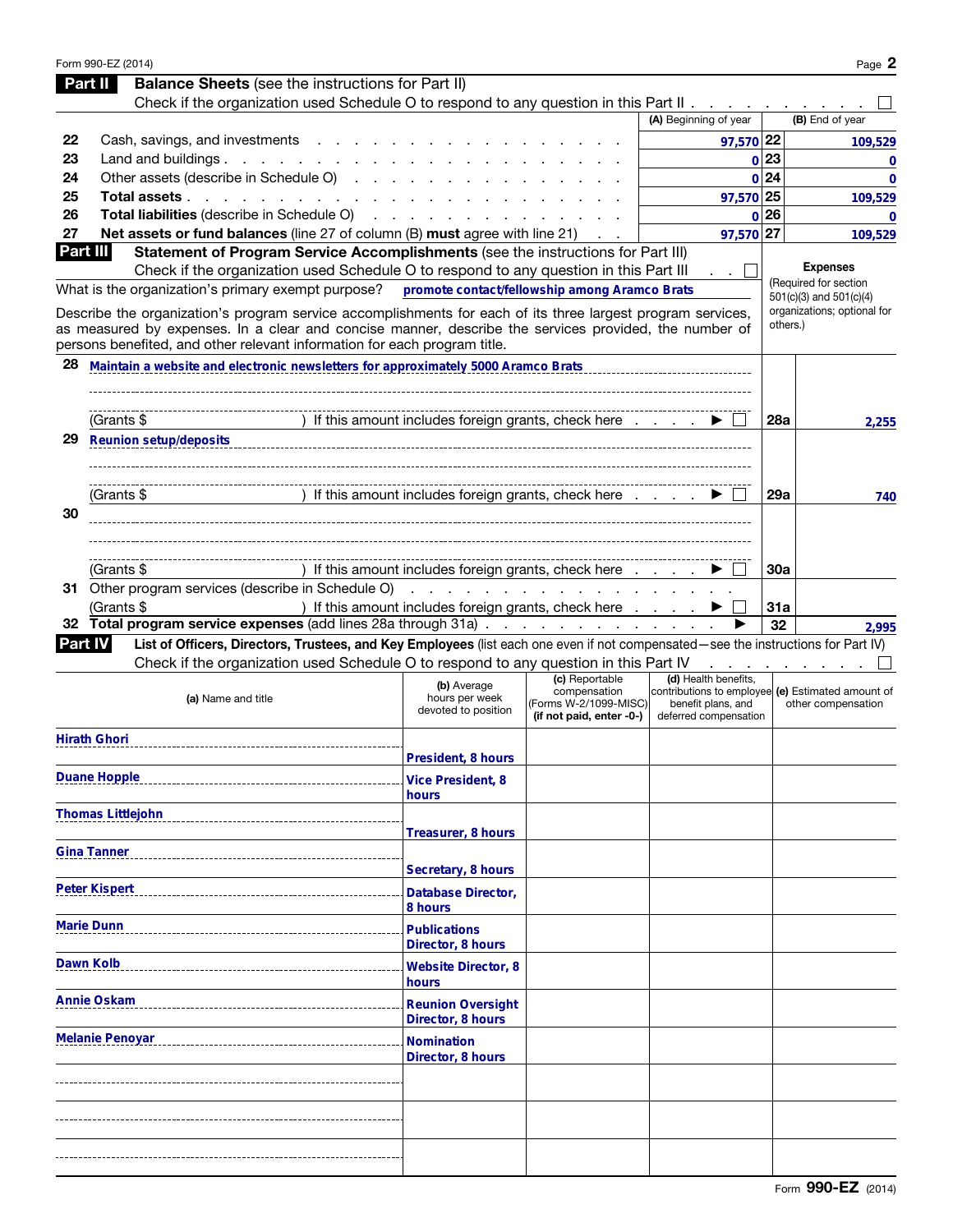|                   | Form 990-EZ (2014)                                                                                                                                                                                                                                                                                                                                                                                                                                                                                         |                 |     | Page 3            |
|-------------------|------------------------------------------------------------------------------------------------------------------------------------------------------------------------------------------------------------------------------------------------------------------------------------------------------------------------------------------------------------------------------------------------------------------------------------------------------------------------------------------------------------|-----------------|-----|-------------------|
| Part V            | Other Information (Note the Schedule A and personal benefit contract statement requirements in the<br>instructions for Part V) Check if the organization used Schedule O to respond to any question in this Part V                                                                                                                                                                                                                                                                                         |                 |     |                   |
| 33                | Did the organization engage in any significant activity not previously reported to the IRS? If "Yes," provide a                                                                                                                                                                                                                                                                                                                                                                                            | 33              | Yes | No<br>V           |
| 34                | Were any significant changes made to the organizing or governing documents? If "Yes," attach a conformed<br>copy of the amended documents if they reflect a change to the organization's name. Otherwise, explain the<br>change on Schedule O (see instructions)<br>.                                                                                                                                                                                                                                      | 34              |     | V                 |
| 35a               | Did the organization have unrelated business gross income of \$1,000 or more during the year from business<br>activities (such as those reported on lines 2, 6a, and 7a, among others)?                                                                                                                                                                                                                                                                                                                    | 35a             |     | V                 |
| b<br>c            | If "Yes," to line 35a, has the organization filed a Form 990-T for the year? If "No," provide an explanation in Schedule O<br>Was the organization a section 501(c)(4), 501(c)(5), or 501(c)(6) organization subject to section 6033(e) notice,<br>reporting, and proxy tax requirements during the year? If "Yes," complete Schedule C, Part III                                                                                                                                                          | 35b<br>35c      |     | $\checkmark$<br>V |
| 36                | Did the organization undergo a liquidation, dissolution, termination, or significant disposition of net assets<br>during the year? If "Yes," complete applicable parts of Schedule N<br>and a straight and a straight and                                                                                                                                                                                                                                                                                  | 36              |     | V                 |
| 37a<br>b          | Enter amount of political expenditures, direct or indirect, as described in the instructions $\blacktriangleright$   37a                                                                                                                                                                                                                                                                                                                                                                                   | 37b             |     | V                 |
| <b>38a</b>        | Did the organization borrow from, or make any loans to, any officer, director, trustee, or key employee or were<br>any such loans made in a prior year and still outstanding at the end of the tax year covered by this return?                                                                                                                                                                                                                                                                            | 38a             |     | V                 |
| b<br>39<br>а<br>b | If "Yes," complete Schedule L, Part II and enter the total amount involved<br>38b<br>Section 501(c)(7) organizations. Enter:<br>Initiation fees and capital contributions included on line 9<br>39a<br>Gross receipts, included on line 9, for public use of club facilities<br>39 <sub>b</sub>                                                                                                                                                                                                            |                 |     |                   |
| 40a               | Section 501(c)(3) organizations. Enter amount of tax imposed on the organization during the year under:<br>section 4911 ▶<br>; section 4912<br>; section 4955 $\blacktriangleright$                                                                                                                                                                                                                                                                                                                        |                 |     |                   |
| b                 | Section 501(c)(3), 501(c)(4), and 501(c)(29) organizations. Did the organization engage in any section 4958<br>excess benefit transaction during the year, or did it engage in an excess benefit transaction in a prior year<br>that has not been reported on any of its prior Forms 990 or 990-EZ? If "Yes," complete Schedule L, Part I                                                                                                                                                                  | 40 <sub>b</sub> |     | V                 |
| c                 | Section 501(c)(3), 501(c)(4), and 501(c)(29) organizations. Enter amount of tax imposed<br>on organization managers or disqualified persons during the year under sections 4912,<br>4955, and 4958 $\ldots$ $\ldots$ $\ldots$ $\ldots$<br>the contract of the contract of the contract of the contract of the contract of the contract of the contract of                                                                                                                                                  |                 |     |                   |
| d                 | Section 501(c)(3), 501(c)(4), and 501(c)(29) organizations. Enter amount of tax on line                                                                                                                                                                                                                                                                                                                                                                                                                    |                 |     |                   |
| е                 | All organizations. At any time during the tax year, was the organization a party to a prohibited tax shelter                                                                                                                                                                                                                                                                                                                                                                                               | 40e             |     |                   |
| 41                | List the states with which a copy of this return is filed $\triangleright$ None                                                                                                                                                                                                                                                                                                                                                                                                                            |                 |     |                   |
| 42a               | The organization's books are in care of Thomas Littlejohn<br>Telephone no. ▶<br>$ZIP + 4$<br>Located at $\blacktriangleright$                                                                                                                                                                                                                                                                                                                                                                              |                 |     |                   |
|                   | $\overline{a}$ $\overline{b}$ $\overline{c}$ $\overline{c}$ $\overline{c}$ $\overline{c}$ $\overline{c}$ $\overline{c}$ $\overline{c}$ $\overline{c}$ $\overline{c}$ $\overline{c}$ $\overline{c}$ $\overline{c}$ $\overline{c}$ $\overline{c}$ $\overline{c}$ $\overline{c}$ $\overline{c}$ $\overline{c}$ $\overline{c}$ $\overline{c}$ $\overline{c}$ $\overline{c}$ $\overline{$<br>a financial account in a foreign country (such as a bank account, securities account, or other financial account)? | 42b             | Yes | No<br>V           |
|                   | If "Yes," enter the name of the foreign country: ▶<br>See the instructions for exceptions and filing requirements for FinCEN Form 114, Report of Foreign Bank and<br>Financial Accounts (FBAR).                                                                                                                                                                                                                                                                                                            |                 |     |                   |
|                   | At any time during the calendar year, did the organization maintain an office outside the U.S.?<br>If "Yes," enter the name of the foreign country: ▶                                                                                                                                                                                                                                                                                                                                                      | 42c             |     | V                 |
| 43                | Section 4947(a)(1) nonexempt charitable trusts filing Form 990-EZ in lieu of Form 1041-Check here<br>and enter the amount of tax-exempt interest received or accrued during the tax year $\ldots$ $\ldots$<br>43                                                                                                                                                                                                                                                                                           |                 |     |                   |
| 44a               | Did the organization maintain any donor advised funds during the year? If "Yes," Form 990 must be                                                                                                                                                                                                                                                                                                                                                                                                          |                 | Yes | No                |
| b                 | Did the organization operate one or more hospital facilities during the year? If "Yes," Form 990 must be                                                                                                                                                                                                                                                                                                                                                                                                   | 44a             |     | V                 |
| c                 | completed instead of Form 990-EZ<br>and a construction of the construction of the construction of the construction of the construction of the construction of the construction of the construction of the construction of the construction of the construction of<br>Did the organization receive any payments for indoor tanning services during the year?                                                                                                                                                | 44b<br>44c      |     | V<br>$\checkmark$ |
| d                 | If "Yes" to line 44c, has the organization filed a Form 720 to report these payments? If "No," provide an<br>explanation in Schedule O<br>and the contract of the contract of the contract of the contract of the contract of                                                                                                                                                                                                                                                                              | 44d             |     | V                 |
| 45а               | Did the organization have a controlled entity within the meaning of section 512(b)(13)?                                                                                                                                                                                                                                                                                                                                                                                                                    | 45a             |     | V                 |
| b                 | Did the organization receive any payment from or engage in any transaction with a controlled entity within the<br>meaning of section 512(b)(13)? If "Yes," Form 990 and Schedule R may need to be completed instead of                                                                                                                                                                                                                                                                                     | 45b             |     |                   |

Form 990-EZ (2014)